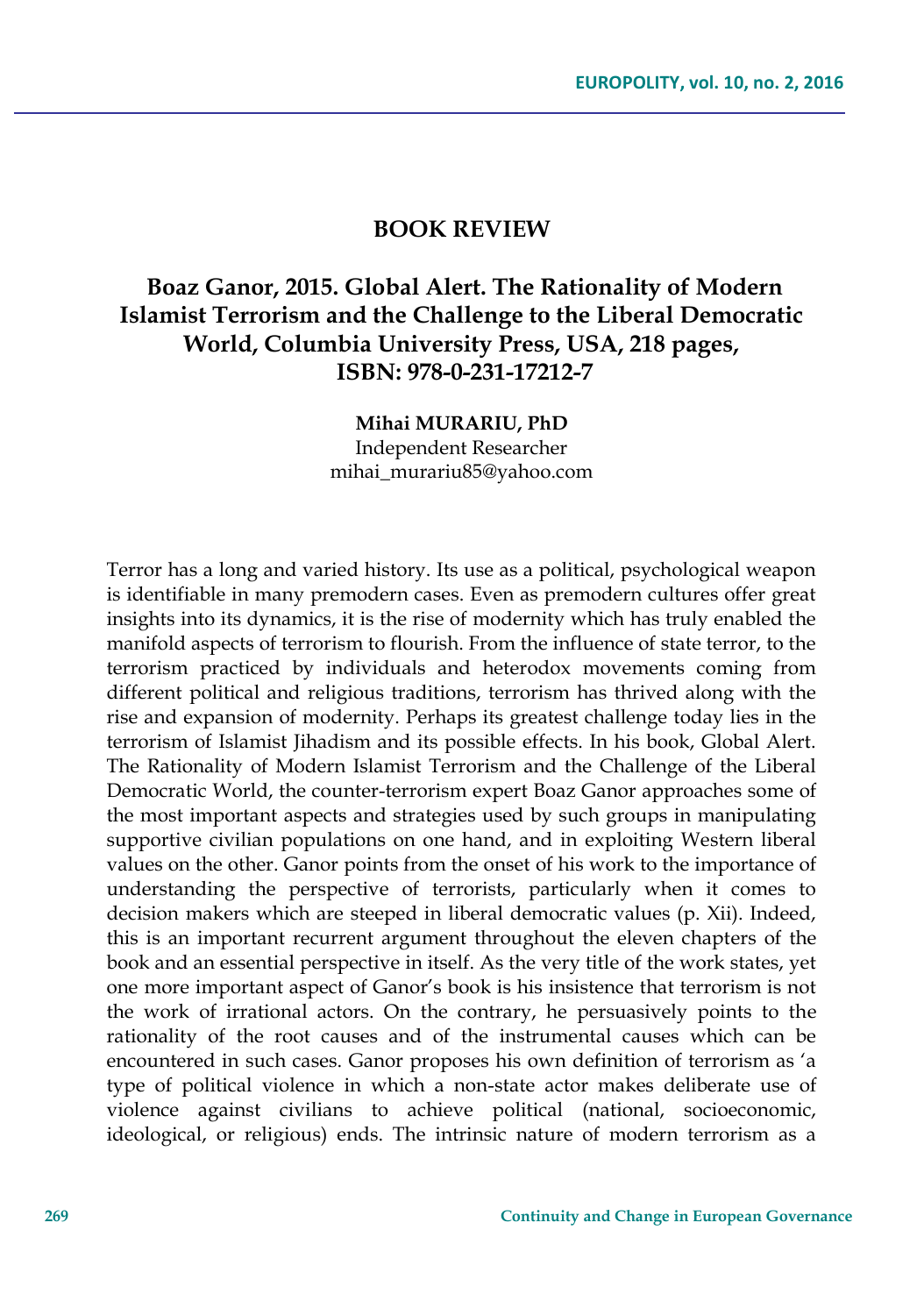violent political act is what makes it far more dangerous than simple criminal activity. […] That terrorists are sometimes motivated by an altruistic ideology, and not by earthly desires, 2 only emboldens them to risk or even sacrifice their lives, making them more dangerous than other criminals.' (p. 8). The first chapter offers a historical perspective on modern terrorism and the way in which terrorists may interpret liberal democratic governance. The second chapter describes how terrorist movement may exploit the freedoms and self-restrictions encountered in liberal democracy, which, in turn, leads to the dilemma of preserving democratic freedoms while establishing effective counter-terrorism strategies. This dilemma and its possible solution is expanded upon in chapter 3, which redefines state and non-state actors and combatants, whilst offering a proposed 'proportionality equation'. Chapter 4 deals with state support for terrorism, using Iran and its support for Hezbollah and for other Islamist groups as an example. Chapter 5 focuses on the transformation of a terrorist organization from a 'classic' to a 'hybrid' form, which thrives in several spheres of activity, ranging from social, to political. In turn, the sixth chapter deals with the interaction between liberal democracy and modern terrorism, asking if and how liberal democracy can be considered the solution to the problem of terrorism. Chapters 7 and 8 detail the rationality of terrorist organizations as well as the root and instrumental causes and goals in Islamist terrorism. In turn, chapters 9 and 10 aim to show why a terrorist organization may choose a certain tactic, while also pointing to the adaptability of such movements – with Hamas used as a case in point. Lastly, chapter 11 represents a summary of the main points of the book and makes recommendations for theorists as well as for decision makers. Throughout this work, Ganor makes a series of important arguments, particularly when it comes to the way in which terrorist groups interpret and interact with the principles of liberal democratic societies. Whereas jihadists eagerly exploit Western democracy, their ideologues may easily accuse it of shirq (polytheism), a distraction from the true path for Muslims, that of shari'a (p. 15-16). In pitting divine laws against laws which are man-made, such perspectives necessarily distance themselves from a secular Europe, whose creations (socialism and democracy) are at odds with a threatened Islam. Ganor points to eight traits associated with the strategies which can be used by Western states in successfully confronting terrorism. These range from distinguishing between root causes and instrumental motivations of terrorism, to recognizing the possible problems encountered in the liberal-democratic and democraticgovernance dilemma, or to the formulation of a successful counter-terrorism doctrine encompassing operative, mediapropaganda, and legal efforts (p. 178-